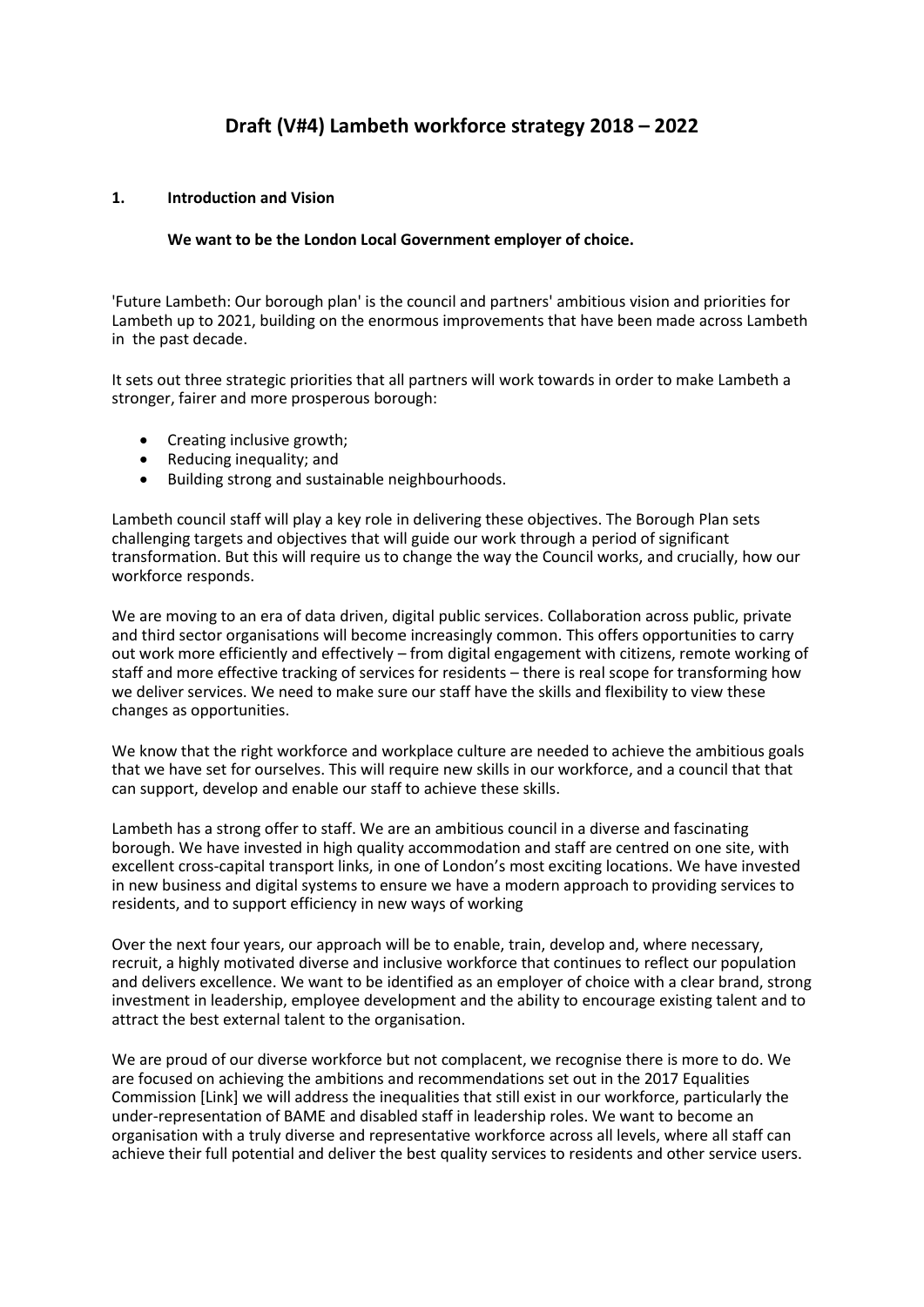#### **2. Where we are now**

Lambeth can celebrate having a highly diverse workforce, committed to serving and meeting the needs of our residents and local communities. This strategy aims to strengthen our workforce capacity to continue to meet residents' needs, to support the delivery of the Borough Plan and the actions identified by the Equalities Commission.

Our workforce profile is already diverse with 60% of employees coming from a BAME background, 60% female, and 7% disabled people. The average workforce age is 47, we have an ageing workforce and over the next ten to fifteen years this will challenge the Council, in terms of skills and knowledge retention. The age profile of our workforce is significantly different from than the age profile of our population The work we have started in terms of apprenticeships and graduate recruitment, which we need to sustain, to attract younger talent into the Council, is a key strategic workforce goal. The current workforce age and grade profile (1 April 2017 to 31 March 2018) is shown below:



In terms of diversity we know we have under-representation of BAME leaders (21% v 60% for the workforce as a whole) and disabled staff in leadership roles (1% v 7% for the workforce as a whole) and our equality, diversity and inclusion plan will be key aspect of delivering improvement.

The current diversity profile of the Council's workforce by grade (1 April 2017 – 31 March 2018) is shown below: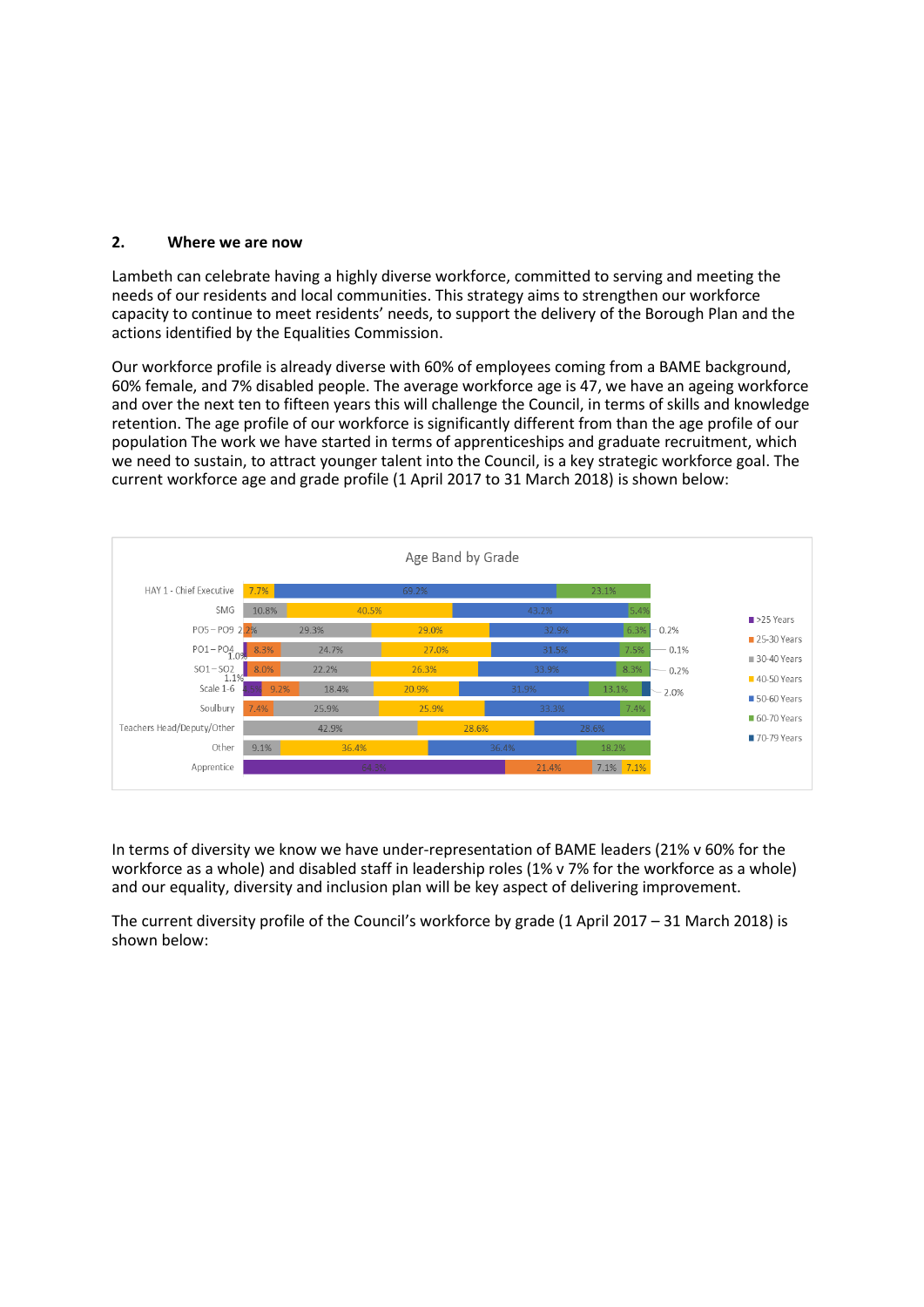

The current profile of disabled people in the workforce (1 April 2017 – 31 March 2018) is shown below:



In terms of recruitment over the last year (1 April 2017 to 31 March 2018) we attracted 3,786 applicants, conducted 950 interviews, and made 383 permanent appointments. We made more qualified children's social worker appointments in that period than any other London Borough (data source London Councils).

The profile of staff leaving the established workforce was a total of 325 (from 1 April 2017 to 31 March 2018) comprising of 224 resignations (predominantly to move to new employment opportunities) 5 retirements, 12 voluntary redundancies, 19 compulsory redundancies, 17 dismissals and 48 others (e.g. TUPE transfers).

Our sickness rate, however, is above the London Borough average of seven days per head, at 8.7 days and both policy and practise need to be improved to reduce the cost and impact of staff absence. Our agency workforce consists of circa 520 workers (this figure is subject to constant change), with around 90 paralegals engaged to deal with the time limited work on the Council's redress scheme and our response to the IICSA Enquiry and circa 120 in Neighbourhoods and Growth set to reduce following the 2018 restructure of that directorate.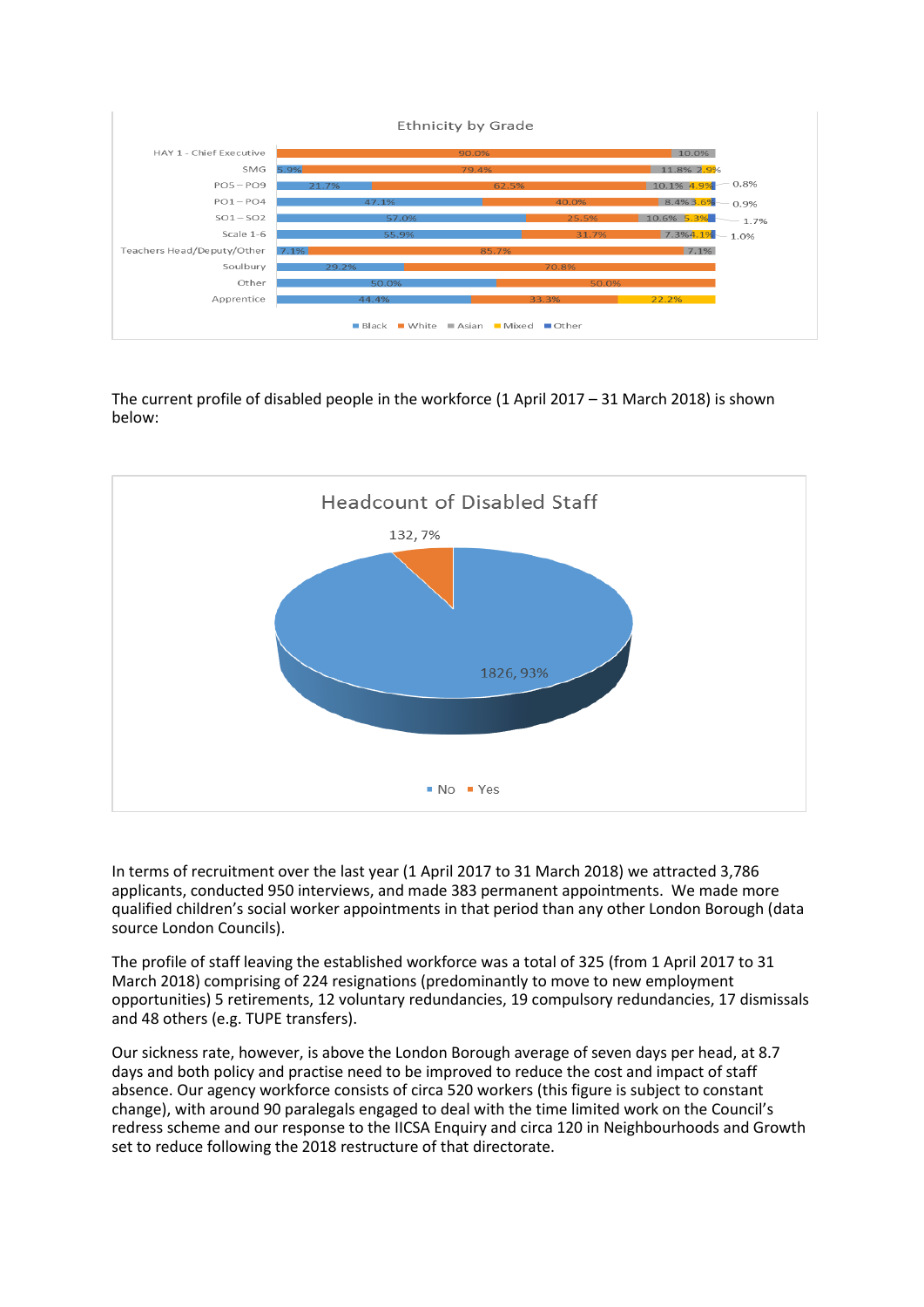Significant investment in technology, systems and tools has provided a robust approach to people management information and intelligence. Council-wide systems development provides opportunity to develop digital skills across the workforce to enable new and improved access to services.

In consultation with directors and through HR metric analysis we have identified, in summary, some of the key current workforce features through a strength/weakness/opportunities/threats analysis (SWOT) see appendix one.

To start to address the challenges identified in the SWOT analysis we have consulted with senior managers across the Council and the former deputy leader to develop key strategic workforce aims.

### **3. Where we aim to be**

In light of the challenges identified through our initial consultation a series of strategic goals have been developed. The emergent themes included:

- An ambition to develop consistent, visionary leadership to steer the Council through a period of significant change
- an ambition to improve the workplace culture and improve employee engagement to ensure better services to residents – 62% in the 2015 staff survey said they were satisfied with their job, together with the need to ensure we have diverse, talented workforce
- an ambition to have a good employment offer (employment value proposition EVP) that both attracts new talent to Lambeth and retains skilled staff, including 60 new apprentices each year
- the need to ensure the Council has a simple, effective and competitive pay model where staff are appropriately rewarded and with a clear health and wellbeing offer for staff
- the need to have a simple, modern, effective HR policy framework

We are committed to improving job and life opportunities for younger people through our apprenticeship strategy which links directly with key workforce strategy aims of developing own talent, improving our workforce diversity profile and strengthening our future workforce capacity to meet residents' needs.

We aim to decrease levels of deprivation in the borough by:

- Developing local talent by investing in their skills and knowledge
- Providing opportunities for citizens to benefit from the growing labour job market
- Realising key aspects of our Borough Plan

Deliver better services to our citizens by:

- Providing opportunities for staff training and development, reducing staff turnover and increasing employee satisfaction and productivity (skills for life)
- Having a workforce that better represents the community we serve; increasing representation of <25s, disabled staff and BAME groups through 60 new apprenticeship starts each year and three main cohorts: work placements, work experience and higher level apprenticeships through engagement with top universities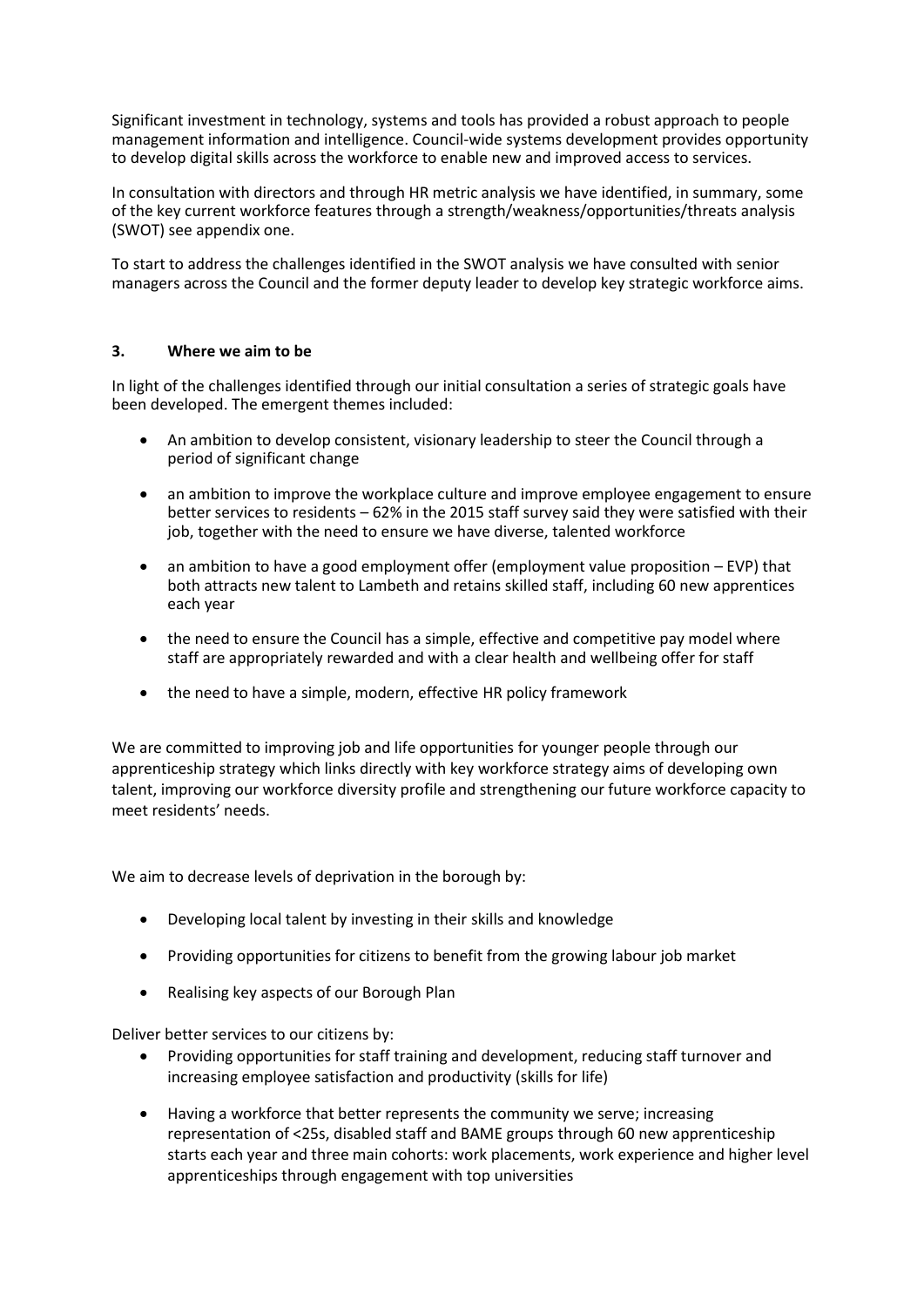The key aims described above have been clustered together, and shown diagrammatically below as well as to map the inter-dependencies between the aims and actions required.

# **Enabling council and workforce transformation, delivering future organisational development and sustainability**



Diagram: key strategic actions to deliver sustainable change

### **4) Developing a sustainable approach to workforce improvement**

There are three key pillars to effective workforce strategy based on attracting, developing and retaining talent that are reflective of the employment lifecycle, from recruitment through to exit:

### **Attracting (EVP, Lambeth's offer)**

Brand, including diversity

Pay and reward

Career Development and progression, including new apprenticeship starts

#### **Developing (leadership and employee development)**

Developing talent

Staff continuous development

Management and leadership development

#### **Retaining (pay, performance and progression)**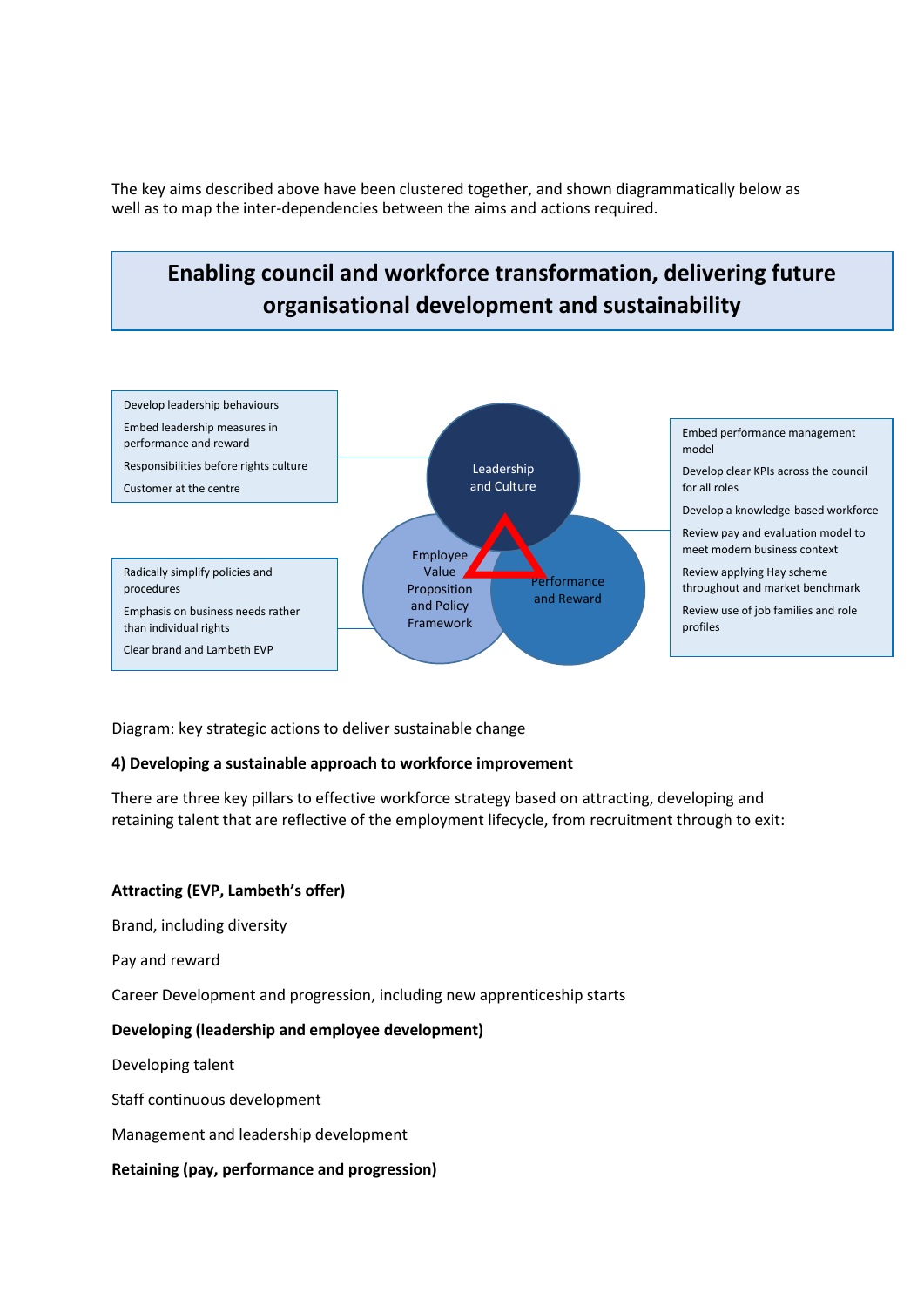Employee engagement, wellbeing and culture Recognition and reward (including terms and conditions/benefits) Employee lifecycle (experience of people management and work environment) This is shown as the lifecycle in the diagram overleaf:



### **5. How and what will we do to realise the strategy?**

A high-level, action plan sets out the key headings from above of attraction, developing the workforce and retaining key occupational skills. The plan sets out the challenge faced, the evidence base for why each factor is a workforce challenge, the proposed action to address the challenge and the critical success factor for improvement and the means by which success will be evaluated. The plan consists of the technical OD and HR actions required to deliver sustained improvement.

Progress of the improvement journey will be closely monitored by the Council's workforce board, together with Management Board, Corporate Committee and Cabinet as necessary. Following the recent Chief Executive staff meetings a range of staff have come forward to volunteer to engage in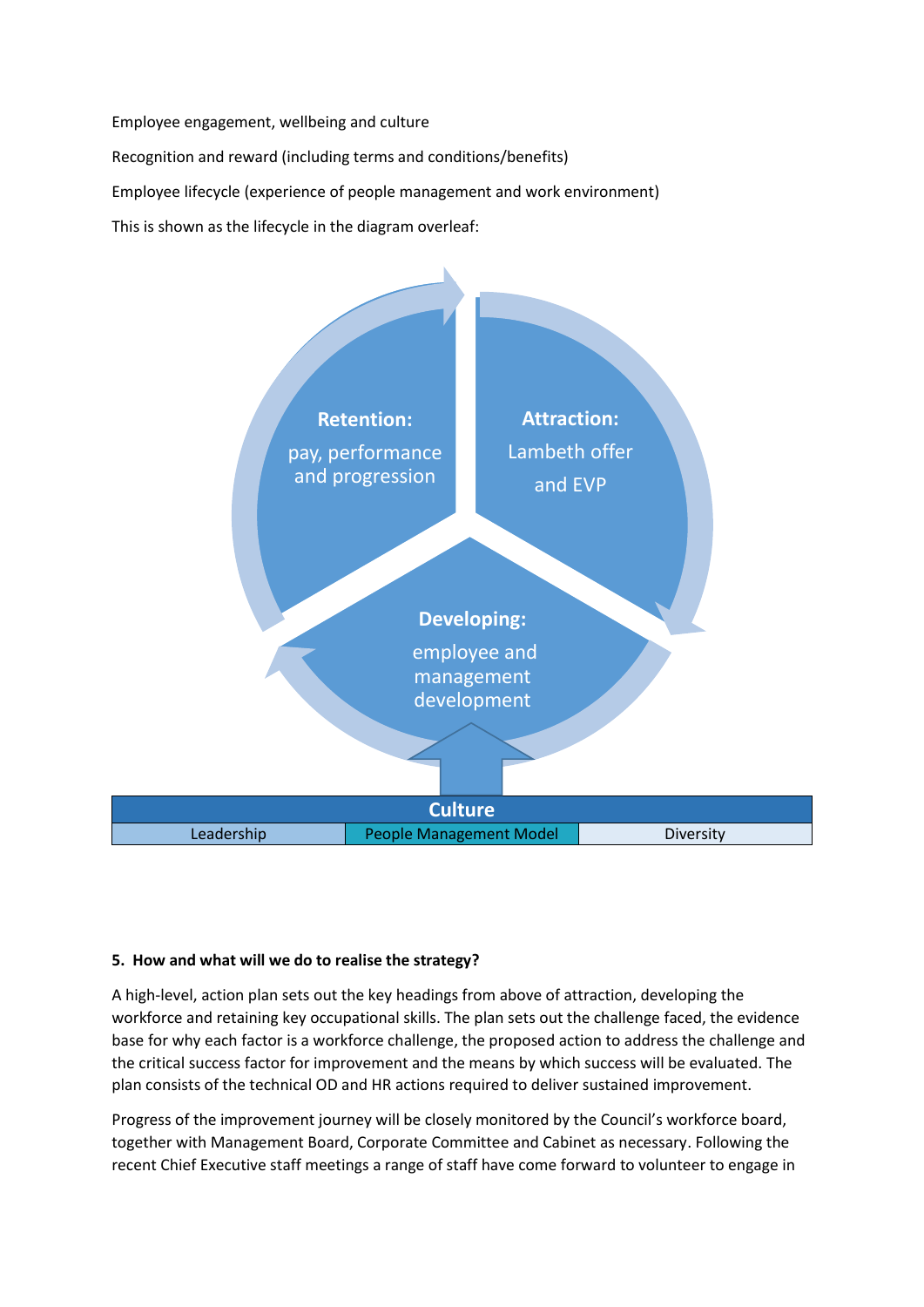the development of the workforce strategy and to ensure a represent voice from the workforce in terms of the employment offer. We plan to hold a range of focus groups and sounding boards to ensure effective workforce engagement is a key step in the development and implementation of our strategy.

A more detailed action plan for each of the high level component actions is available as a background paper, and has been reviewed and will be monitored by the Workforce Board. The highlevel action plan follows overleaf: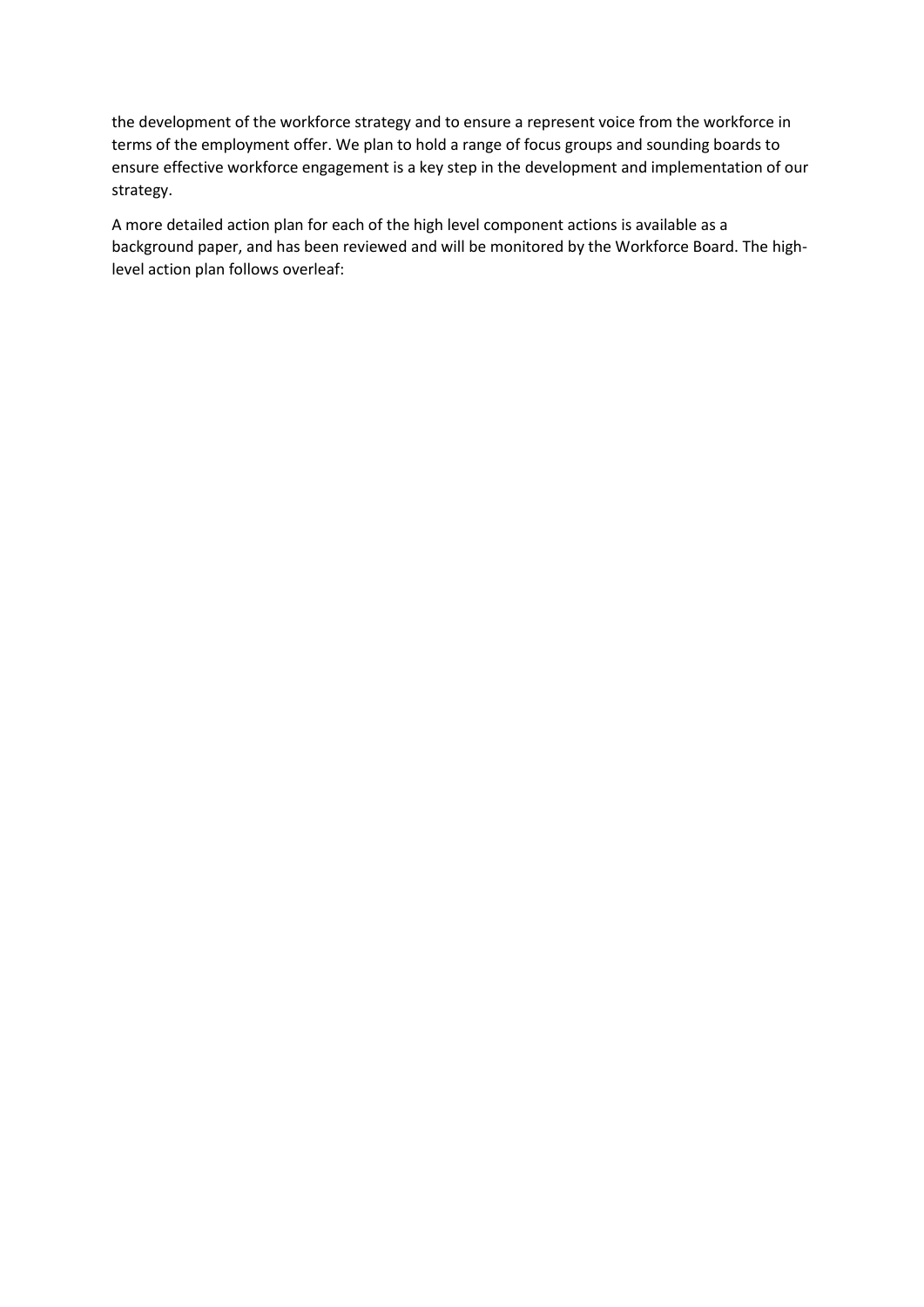| <b>Challenge</b>                                                                  | <b>Evidence</b>                                                                                                 | Solution/action                                                                                                                                                                                        | <b>Critical success</b><br>factors/improvement journey<br>evidence                                                                                                                              | <b>Time line</b>               |
|-----------------------------------------------------------------------------------|-----------------------------------------------------------------------------------------------------------------|--------------------------------------------------------------------------------------------------------------------------------------------------------------------------------------------------------|-------------------------------------------------------------------------------------------------------------------------------------------------------------------------------------------------|--------------------------------|
| <b>Talent attraction</b>                                                          |                                                                                                                 |                                                                                                                                                                                                        |                                                                                                                                                                                                 |                                |
| No clear employer brand                                                           | 1. Only Children's<br>social care<br>'Heart of<br>Practice' brand<br>2. Lack of<br>publicised<br>benefits offer | Define and agree a<br>clear EVP based on the<br>future workforce state                                                                                                                                 | 1. Improved hire rates<br>2. Survey candidates on<br>attraction factors,<br>including diversity<br>3. Reduce vacancy and<br>turnover rates                                                      | April<br>2019                  |
| The need to improve<br>diversity, talent attraction<br>and retention              | 1. Workforce data<br>2. Agency usage<br>data<br>3. Vacancy rate                                                 | Lambeth Leadership<br>essentials, talent<br>programme, positive<br>action for apprentices<br>and graduates, positive<br>action for disabled<br>people to access<br>training and work                   | 1. Workforce diversity<br>statistics, improved<br>representation at all<br>levels                                                                                                               | August<br>2018 and<br>on-going |
| No total rewards<br>statement, including<br>career progression and<br>development | 1. No total<br>rewards<br>attraction<br>measures in<br>place                                                    | Produce total rewards<br>statement and show<br>case employment<br>benefits/career<br>opportunities                                                                                                     | 1. Survey candidates on<br>attraction factors                                                                                                                                                   | <b>April 2019</b>              |
| <b>Developing</b><br>workforce capability<br>and capacity                         |                                                                                                                 |                                                                                                                                                                                                        |                                                                                                                                                                                                 |                                |
| Poor, inconsistent,<br>performance management                                     | 1. Appraisal<br>returns<br>2. Landesk<br>reports<br>3. Capability<br>data<br>4. Staff survey<br>results         | Embed Q&PMF model.<br>Equip managers to hold<br>difficult conversations/<br>address compliance and<br>provide VBR/VBPM<br>approaches and<br>capture robust and<br>timely data to track<br>performance. | 1. Appraisal completion<br>rate at 90% +<br>2. Timely and appropriate<br>capability action,<br>monitored via HR data<br>3. Staff survey results<br>showing embedded use<br>of 1-1 and appraisal | April 2020                     |
| Lack of investment in<br>workforce development                                    | 1. Training and<br>development<br>spend for the<br>past 3 years                                                 | Employee/management<br>development<br>programmes with<br>golden thread to<br>improved performance                                                                                                      | $\mathbf{1}$ .<br>Impact assessment of<br>development linked to<br><b>KPIs</b><br>Management/leadership<br>2.<br>staff survey results                                                           | September<br>2018              |

Appendix 1: Workforce current position to inform the strategy - SWOT analysis: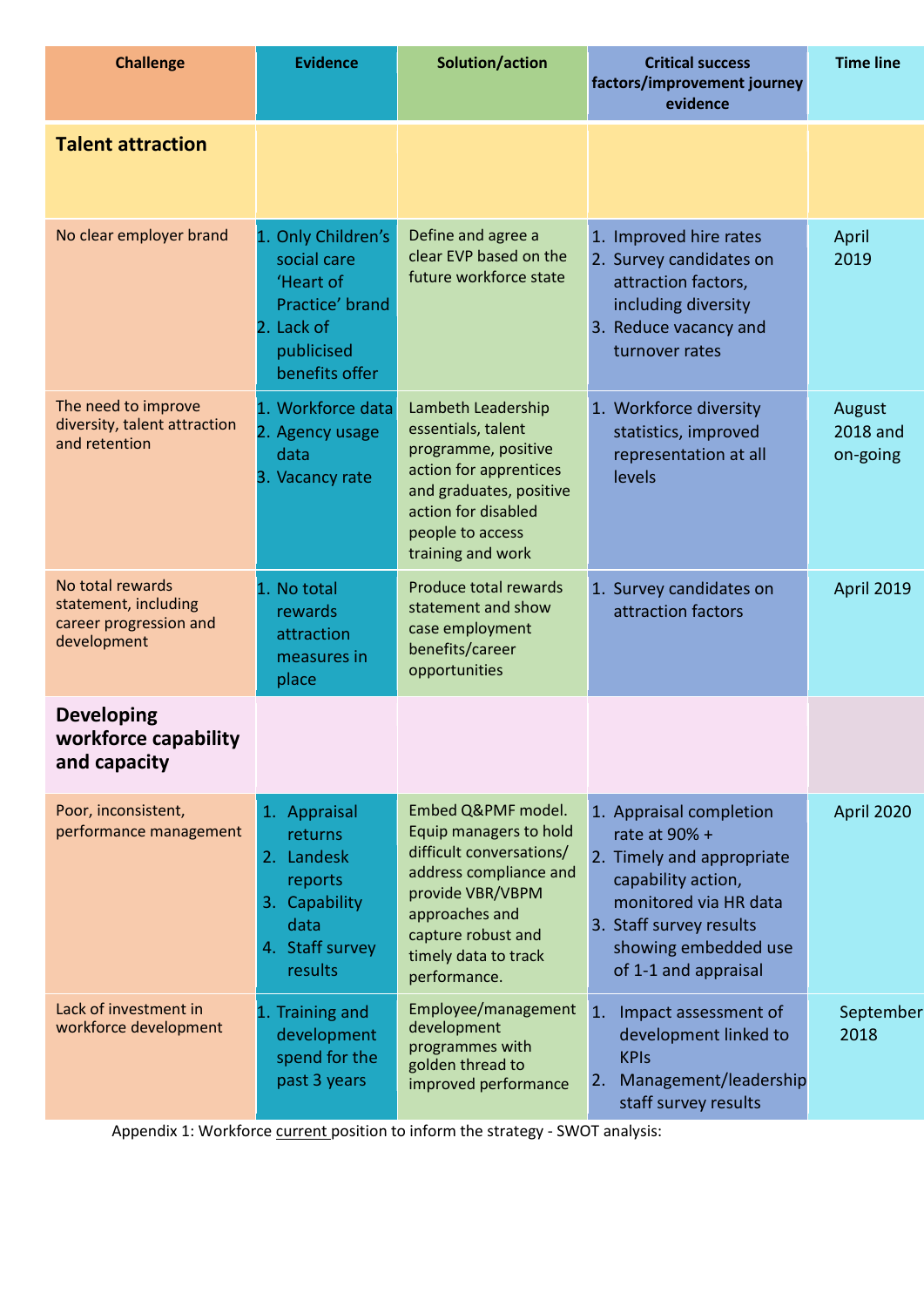| <b>Challenge</b>                                                                                                                  | <b>Evidence</b>                                                                                          | Solution/action                                                                                                                                                                         | <b>Critical success</b><br>factors/improvement journey<br>evidence                                                                                      |                                                                 |
|-----------------------------------------------------------------------------------------------------------------------------------|----------------------------------------------------------------------------------------------------------|-----------------------------------------------------------------------------------------------------------------------------------------------------------------------------------------|---------------------------------------------------------------------------------------------------------------------------------------------------------|-----------------------------------------------------------------|
| Lack of workforce vision<br>and focus                                                                                             | 1.<br><b>Staff survey</b><br>results<br>Lack of<br>2.<br>workforce<br>strategy                           | Agree clear workforce<br>deliverables with key<br>stakeholders:<br>Members, MB, wider<br>management                                                                                     | 1. Clear, golden thread<br>linking individual<br>performance to KPI<br>business plan outcomes<br>2. Staff survey results on<br><b>Council direction</b> | April 2020                                                      |
| Focus on task/process and<br>not on behavioural<br>competencies linked to<br>performance outcomes<br>and responsibilities culture | Appraisal data<br>1.<br>2. Appraisal<br>quality<br>sampling                                              | Equip managers to<br>embed VBR/VBPM<br>across the Council<br>systemically                                                                                                               | 1. Attendance and<br>evaluation data from<br><b>VBR/VBPM</b> training<br>2. Reduced casework rates<br>from improved<br>behavioural profiling            | Start April 2019<br>complete April<br>2022                      |
| Transactional/delivery<br>workforce not fit for future<br>purpose                                                                 | Organisational<br>$\mathbf{1}$<br>design<br>benchmarking<br>Spans of<br>2.<br>control<br>analysis        | Address through new<br>pay and rewards model<br>and organisational<br>design (including spans<br>of control and decision-<br>making accountability)                                     | 1. Organisational design<br>and review, linking roles<br>to future operating<br>models                                                                  | <b>Start August</b><br>2018 complete<br>April 2022              |
| An old-fashioned, often<br>adversarial, employee<br>relations environment                                                         | Consultation<br>1.<br>feedback<br>2.<br>Casework<br>data<br><b>Trade</b><br>3.<br>disputes               | Work with stakeholders<br>to move from<br>traditional model of<br>employee relations to<br>partnership approach                                                                         | 1. Reduced casework<br>numbers<br>2. Reduced trade disputes<br>3.<br>Improved employee<br>engagement - staff<br>survey results                          | <b>Start August</b><br>2018, complete<br>culture change<br>2022 |
| Slow to change and poor<br>change management with<br>one-dimensional approach<br>i.e. structural change                           | Restructure<br>1.<br>forward plan<br>and timescale<br>monitoring<br>Data from<br>2.<br>change<br>reviews | Produce new<br>organisational change<br>policy with clear design<br>principles covering<br>multi-dimensional<br>reasons for change.<br>Train leaders to<br>improve change<br>management | 1. Reduced timescales for<br>change<br>2. Evidence of design<br>principles used for<br>change from post-change<br>review                                | April 2018                                                      |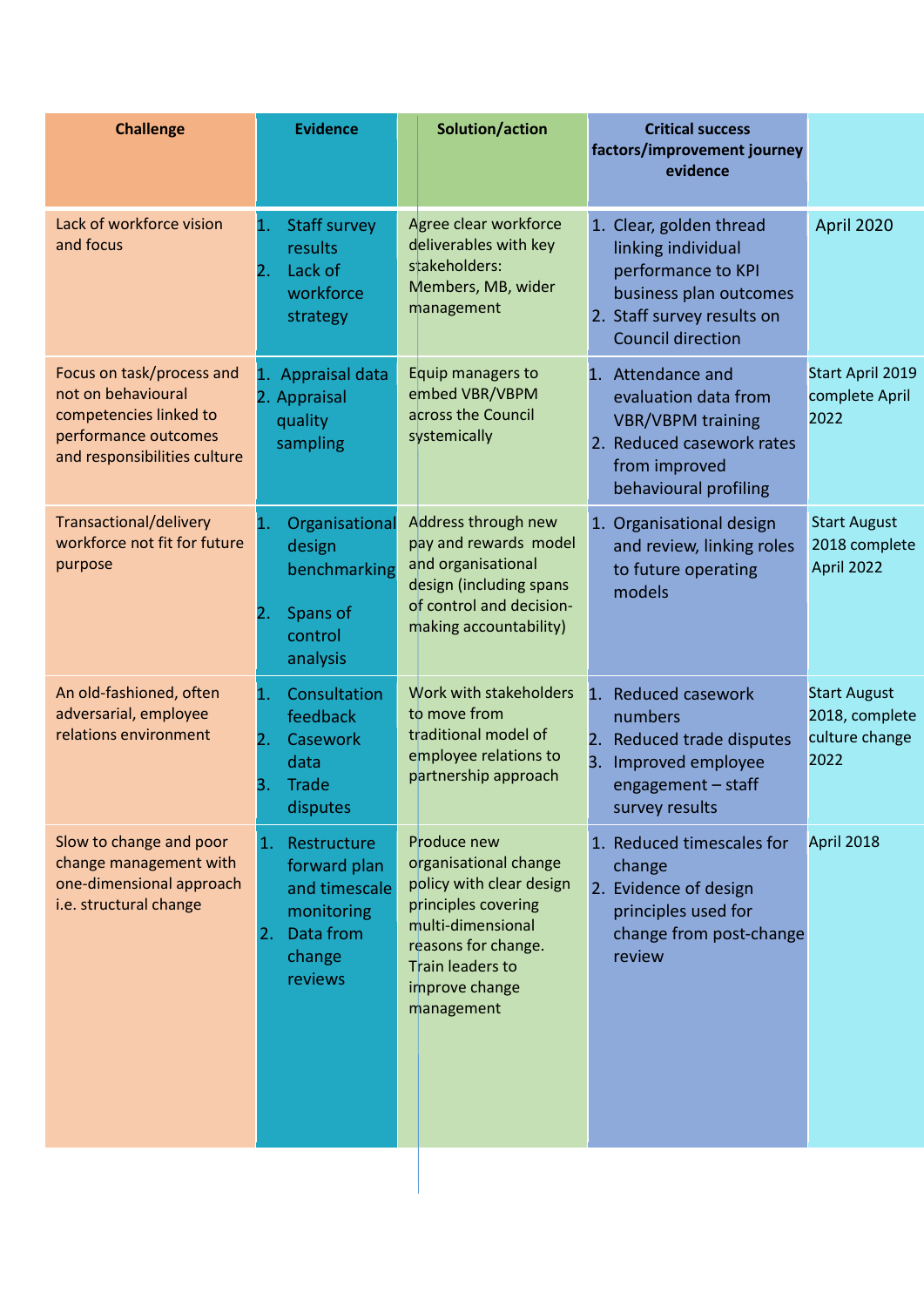| Limited digital skills                                               | <b>Appraisal and</b><br>1.<br>$1-1$ data                                                                      | Provide greater training<br>on Office 365 etc.                                                                                             | 1. Digitally skilled staff<br>with training and<br>development<br>evaluation of skills<br>tested and acquired                                                                                              | Complete roll<br>out by April<br>2022                                                          |
|----------------------------------------------------------------------|---------------------------------------------------------------------------------------------------------------|--------------------------------------------------------------------------------------------------------------------------------------------|------------------------------------------------------------------------------------------------------------------------------------------------------------------------------------------------------------|------------------------------------------------------------------------------------------------|
| <b>Challenge</b>                                                     | <b>Evidence</b>                                                                                               | Solution/action                                                                                                                            | <b>Critical success</b><br>factors/improvement journey<br>evidence                                                                                                                                         |                                                                                                |
| <b>Talent retention</b>                                              |                                                                                                               |                                                                                                                                            |                                                                                                                                                                                                            |                                                                                                |
| <b>Complex HR policy</b><br>framework and<br>bureaucratic HR systems | Ashfords'<br>review<br>$\overline{2}$<br>Employment<br>law out-of-date<br>Benchmarking<br>З<br>with other LAs | Engage a legal company<br>to<br>review/simplify/bring<br>up-to-date, clarify<br>contractual v non-<br>contractual                          | 1. Post implementation<br>review<br>Providing evidence of<br>easier to apply policies<br>2. Staff survey results                                                                                           | <b>Start review</b><br><b>July 2018</b><br>and<br>complete<br>consultation<br>by April<br>2019 |
| Improved recognition and<br>reward.                                  | 1 Employee<br>turnover data<br>2 Staff survey<br>results                                                      | <b>Extend staff awards</b><br>concept<br>Review linkages to<br>performance and<br>rewards and survey<br>representative<br>workforce sample | 1. Improved employee<br>engagement<br>2. Improved retention of<br>key skills and<br>occupations                                                                                                            | <b>Start</b><br>September<br>2018 and<br>complete<br>April 2022                                |
| Inconsistent lifecycle<br>experience of staff                        | 1. Induction<br>feedback data<br>2. Staff survey<br>results                                                   | Improved employee<br>experience based on<br>management and<br>leadership<br>development and<br>improved practice                           | Reduced employee<br>$\mathbf{1}$ .<br>turnover<br>Improved retention of<br>2.<br>key skills<br>Improved employee<br>3.<br>engagement/staff<br>survey outcomes                                              | <b>Start</b><br>September<br>2018 and<br>complete<br>April 2022                                |
| To become an employer of<br>choice/Best employer                     | 1. Levels of<br>agency workers<br>in key<br>occupations<br>2. Staff survey<br>satisfaction<br>results         | <b>Engage in Times UK</b><br><b>Best Employer scheme</b>                                                                                   | Reduced agency costs<br>$\mathbf{1}$ .<br>Reduced vacancy rates<br>2.<br>Reduced failure to hire<br>3.<br>rates<br>Reduced employee<br>4.<br>turnover rates<br>Increased staff<br>5.<br>satisfaction rates | April<br>2020                                                                                  |